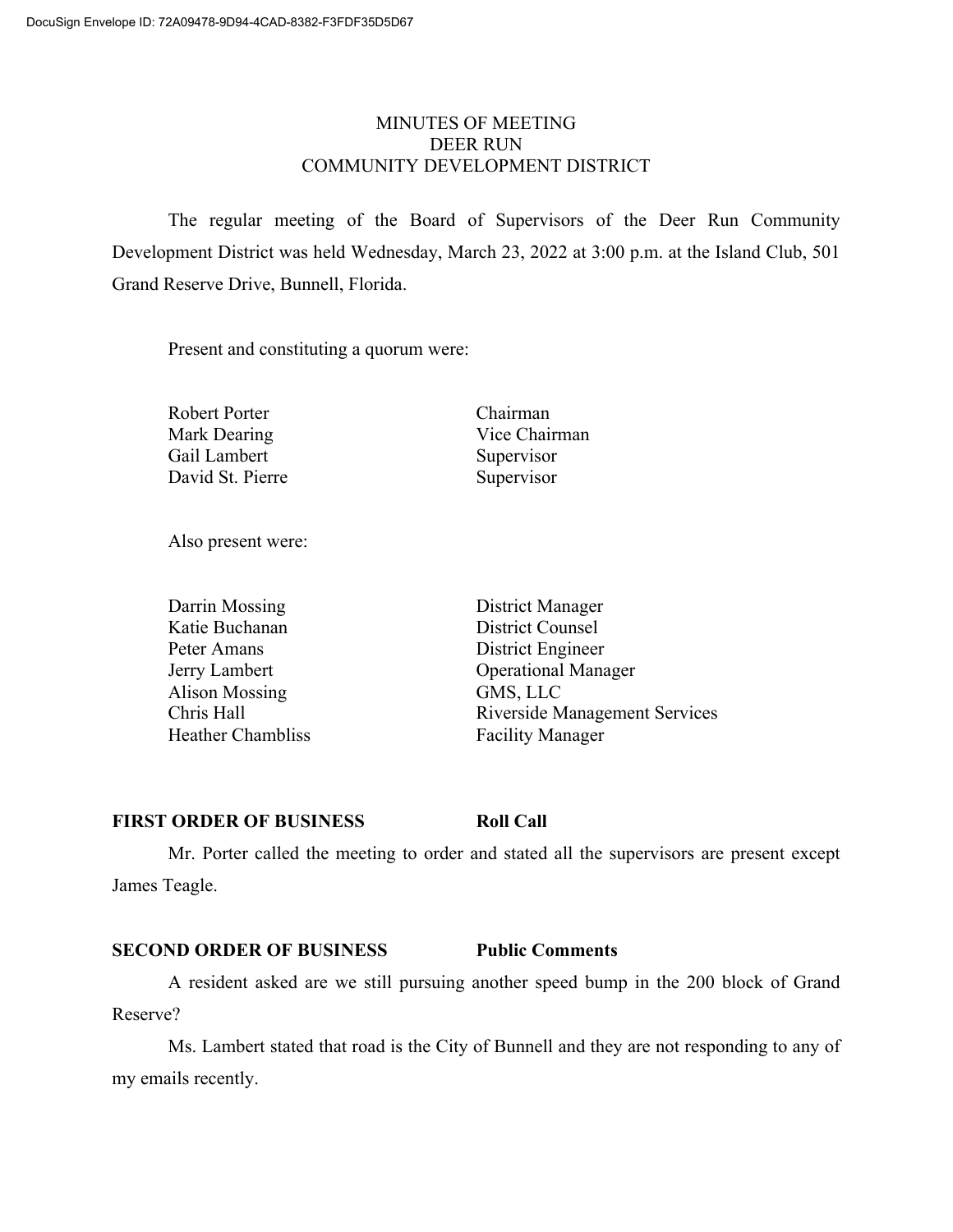A resident stated I don't think we need another speed bump at that end of Grand Reserve. I think the best way to accomplish speed control at that end of Grand Reserve is a 3-way stop at Fairway and Grand Reserve. The same with Grand Reserve Boulevard and Grand Reserve Drive, a 3-way stop there. We need to contact the police chief of Bunnell and ask them to do speed enforcement in here. Regarding speed humps in the new section they have put them in all the way to the end of the road not just in the section with the houses. They were not marked and will probably take two to three weeks to mark them. I suggest orange traffic cones to let people know there is an obstacle in the road.

My next item is the park they are building on Grand Reserve Boulevard and they are using the area to excavate sand for another project. I share your concerns expressed on the website about the potential for illicit activity there. There is a history of that in some of the more isolated parks in Flagler County. Since that park will be surrounded by trees and not visible from anywhere I think it is asking for trouble. Is the plan to turn that park over the CDD? I anticipate that the maintenance cost for that park, electricity, security, cleaning, maintenance could run \$30,000 to \$50,000 a year. Probably a lot of people would like a park with a dog walk but everyone here is concerned about the rising CDD fees. That is an expense I'm not sure most people would agree that the benefit is worth the added expense.

A resident asked is there a cost included in the budget for this year?

Mr. Porter stated it is not in the budget for this year but I don't think there will be any cost for this fiscal year either. We do a budget each year and the budget doesn't include stuff that doesn't belong to the district.

A resident asked when was it approved to put a park there?

Mr. Porter responded it is part of the overall zoning for the entire project. I work for Horton and do not care if it is a park, I think a lake with a walking path around it, with a dock type platform, some exercise stations, that kind of thing. It is surrounded by trees and is a beautiful, natural area. If everybody thinks we would be better off without it, I don't mind going back and asking the city if we can take it out. We will have the landscaping folks give us a budget for what they think it is going to cost. Essentially, there shouldn't be much needed other than mowing. The only electrical is we have it planned with a fountain and I don't care if we take the fountain out.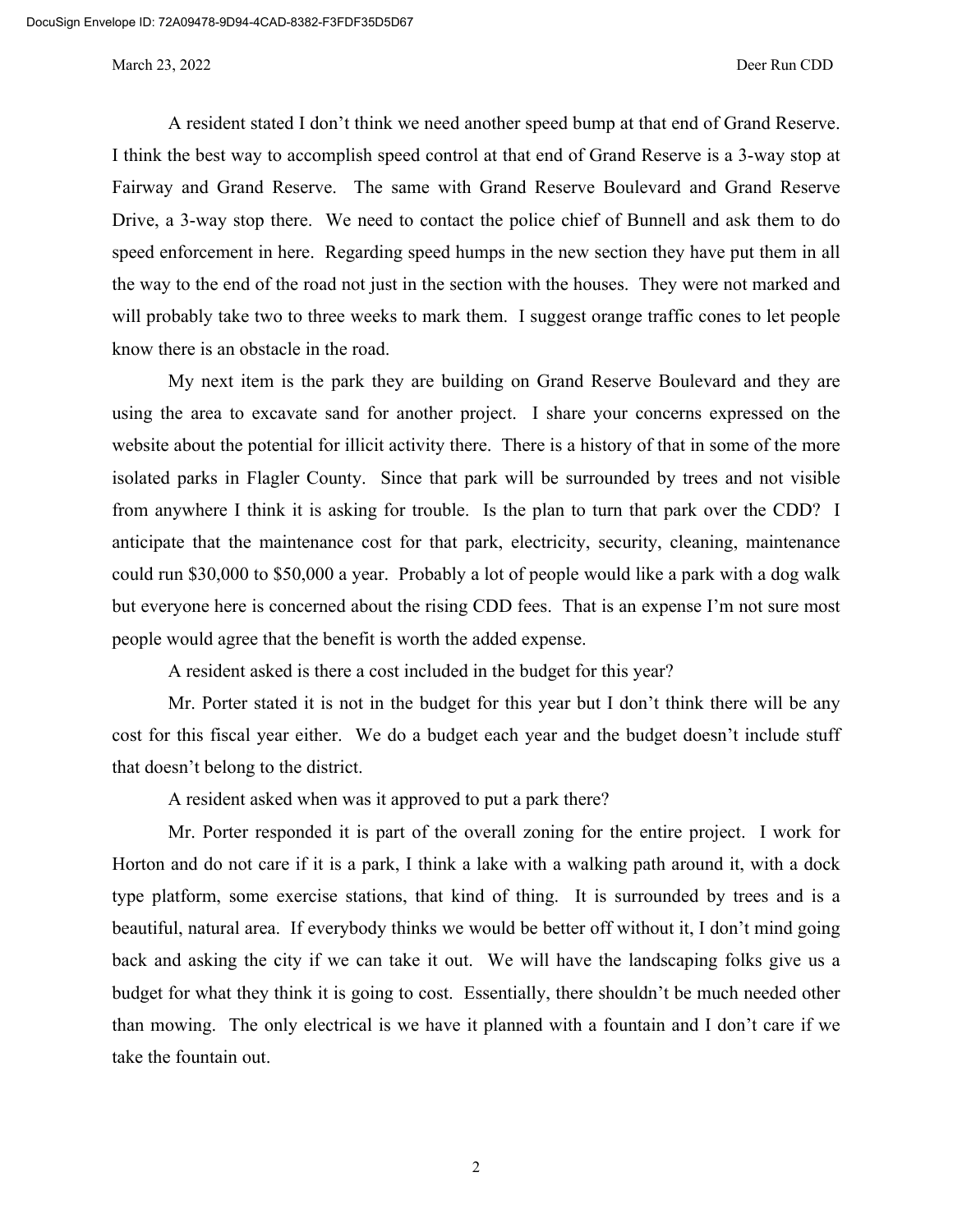Ms. Lambert stated it is in the PUD, it has been there since 2018. There are two parks, one in Phase 3 and Phase 6, which you are discussing at the moment. The reason Phase 6 happened is D.R. Horton needed the dirt so a lake has been created in that park area and because of that they develop running trails, fishing and dog stations and benches. I didn't want to put it out to the neighborhood but prior to the meeting I received a response from the city manager who consulted with his team and we have to follow that PUD unless D.R. Horton puts in an amendment. As a supervisor I will not agree to going ahead with all the amenities in here and the CDD cost. The lake has been created, but as far as I'm concerned it can go back to its natural state. We are already experiencing people from Bunnell jumping the fence at the amenity center. Who will have access to the Phase 3 park?

Mr. Porter stated it if it is behind the gate it needs to belong to the HOA and they need to maintain it rather than the district maintaining it. I will check on that and make sure that happens.

Let me say something about the park up front. I don't care if we have the park up front or not. The city had their requirements for what they thought we should have. My suggestion would be if everybody is opposed to it let me see if I can get the city to agree that we will call it a future park, I will put a chain link fence across it so nobody can get to it and let everything grow up and if at some point in the future the district decides they would like to improve it you will own it and you can improve it. That would solve most of these problems if everybody agrees we shouldn't have it. The idea of a walk around the lake with the fountain and dock sounds like a nice amenity but if everyone doesn't want it and doesn't want to pay for it, I have no concerns with that. If the consensus is that we would rather not have it I will get with the city and rather than to try to amend the zoning I will see if we can call it a future park, not have a date for any stuff and do it later if they want to.

A resident stated our problem is we don't know what is planned or under construction. If we could have a discussion of this before they start construction at the CDD meetings that would be nice.

Mr. Porter stated for the next meeting I will try to have a list of what other common areas are left to do so everybody can understand. That is perfectly reasonable.

A resident stated when would the PUD be available so we can look at it.

Mr. Porter stated it is a city ordinance, I would assume it is available online.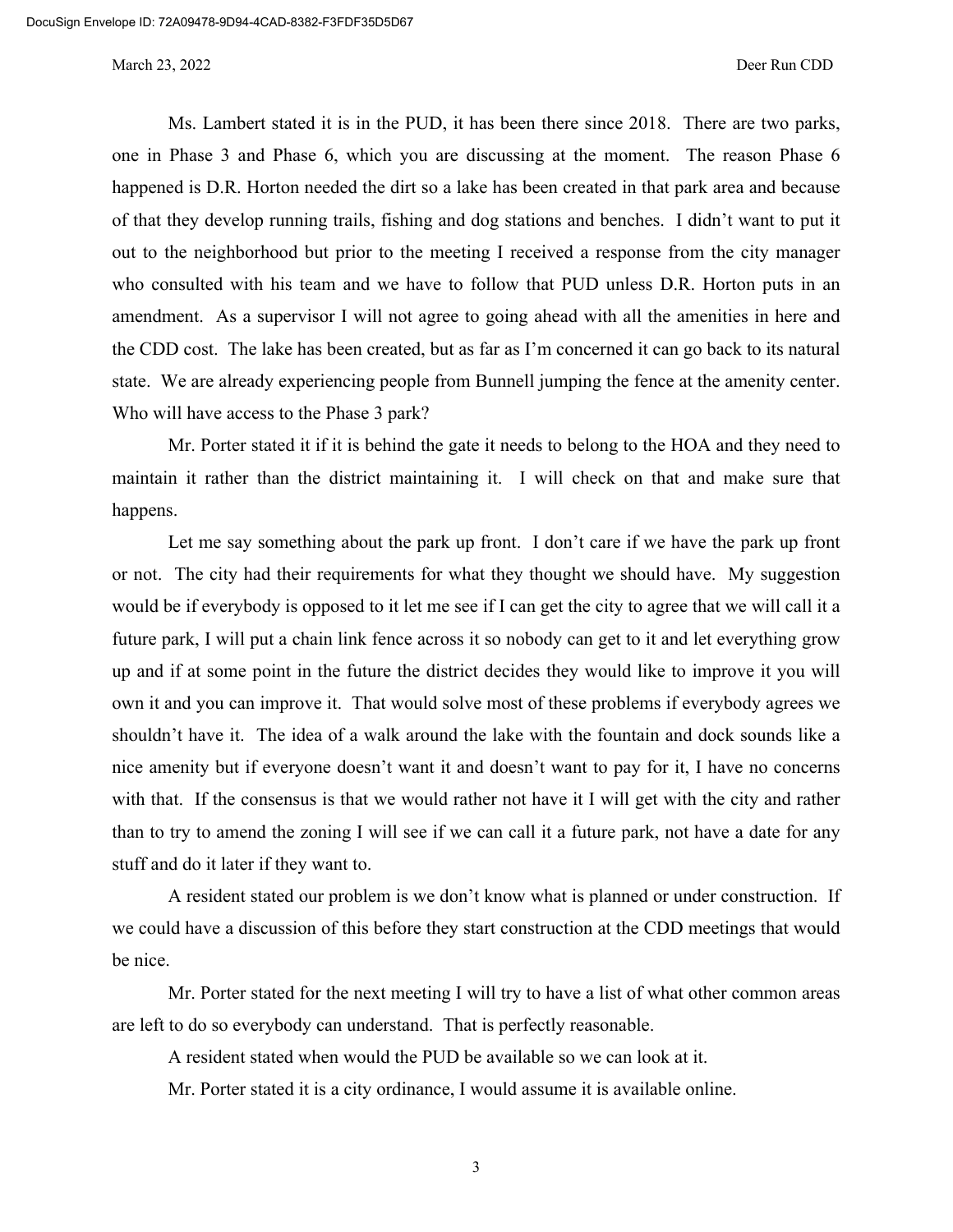A resident stated one more observation about the CDD rate. Any time anything comes up that could potentially cost us more money, you are going to meet the same reaction from everybody. Keep that in mind because we are very cost conscious.

Mr. Porter stated I understand and what we were trying to do with that park is about the lowest maintenance we could get. It is a relatively small area that needs to be mowed from time to time opposed to sports fields that require constant maintenance. I don't promise we can get the city to agree to it, but I have talked to Alvin Jackson a number of times and he is a very reasonable guy.

A resident stated I live in the Lakes and heard you mention a park in the Lakes earlier today. Where is that going to be?

Mr. Porter stated it not an amenity center or anything, it is basically an open grass area. It is all the way at the end of the cul-de-sac in the back, but that is not even developed yet.

## **THIRD ORDER OF BUSINESS Discussion Items**

## **A. Road Ownership Update**

Mr. Porter stated maybe a week after our last meeting I got a call from Alvin Jackson, the city manager, and he tries to make the meetings but wasn't at the last meeting and he is not here because he had a conflict but you will see him from time to time show up at the meetings. He told me that the City of Bunnell has miles and miles of failing roads and they don't have anybody to fix them. He doesn't think the city will accept the roads but if we were able to get them turned over it would essentially ensure there would be no maintenance. Having heard that I came early today and drove through the streets that the City of Bunnell does own, they are in poor shape. I don't think we can talk them into doing it, but I don't think it is in our best interest to do it. Right now if there is a problem we have the right to fix it and we can keep it the way we want it and it is not a huge expense to take care of streets.

Ms. Lambert stated I was under the impression that Phase 2 had been handed over to the city but Joes said it was CDD property.

Ms. Buchanan stated I sent you the email response and the email indicates that the lands you identified are actually dedicated to the city via plat, but the property appraiser still reflects their own record.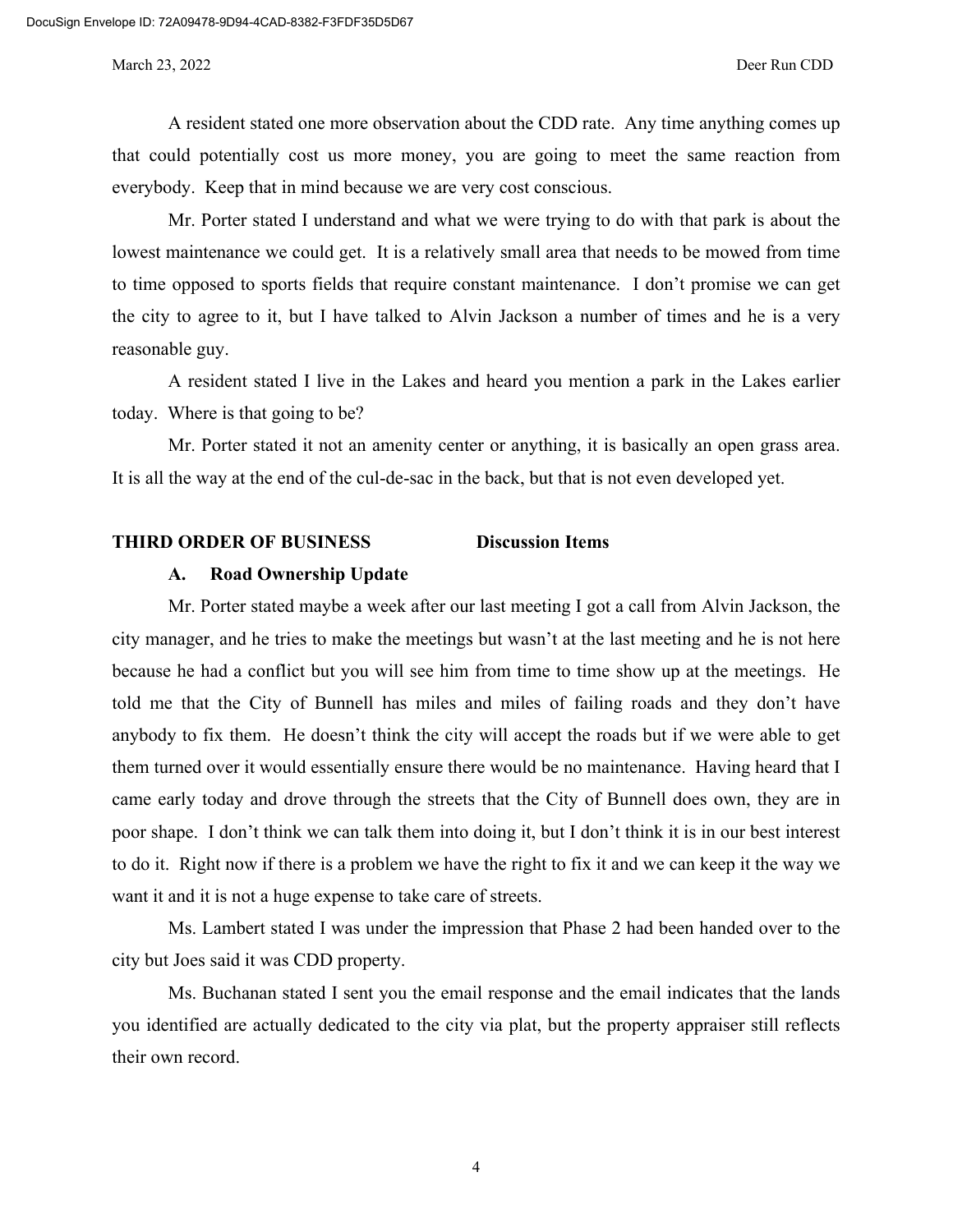Mr. Porter stated I don't think we are going to get the city to agree to take the original roads.

#### **B. Amenity Center Pool Leaks**

Ms. Lambert stated last year we had a large leak due to the joint in the pool and the people who fixed it gave us a three-year warranty on that repair. Unfortunately, within a year they had to come back and repair it. I reached out to the architect of the pool to see if he knew anything about the design and I think I wanted this out there in a way that this is still an ongoing issue even though we have had the repair we are still struggling with it and fortunately, it is under warranty so it is not going to cost us any more at this stage. I'm concerned about down the road is this going to be a constant headache and we might have to at some point get back with the contractor as to some accountability on this particular repair. I think it was Mr. Teagle who oversaw all the building of the amenity center. Covid came right after it was built so half the time we weren't aware of what was going on.

Mr. St. Pierre stated the water bill was off the charts.

Ms. Lambert stated they are spiking, not as bad as last year. It now appears to be an ongoing issue. I don't know if we have any recourse or what we can do. We have spent over \$7,000 on repairs on this.

### **C. Amenity Center Dumpster Pad Facility**

Ms. Lambert stated I talked with Heather about this, we are in need of this dumpster pad. It is in the plans and I assume we have already paid for it in the bond payment. I would like to get it installed by D.R. Horton.

Mr. Porter stated I will get back to you on that. I don't know what was planned. The bonds paid for a good bit of this facility, but it didn't pay for all of it. Horton spent about \$500,000 over and above what the bond paid.

### **D. Speed Bumps – Phase 2**

Ms. Lambert stated this was on the agenda but I think it was resolved because we did put a speed bump. I would like to bring up the three-way stop situation that Rich mentioned at the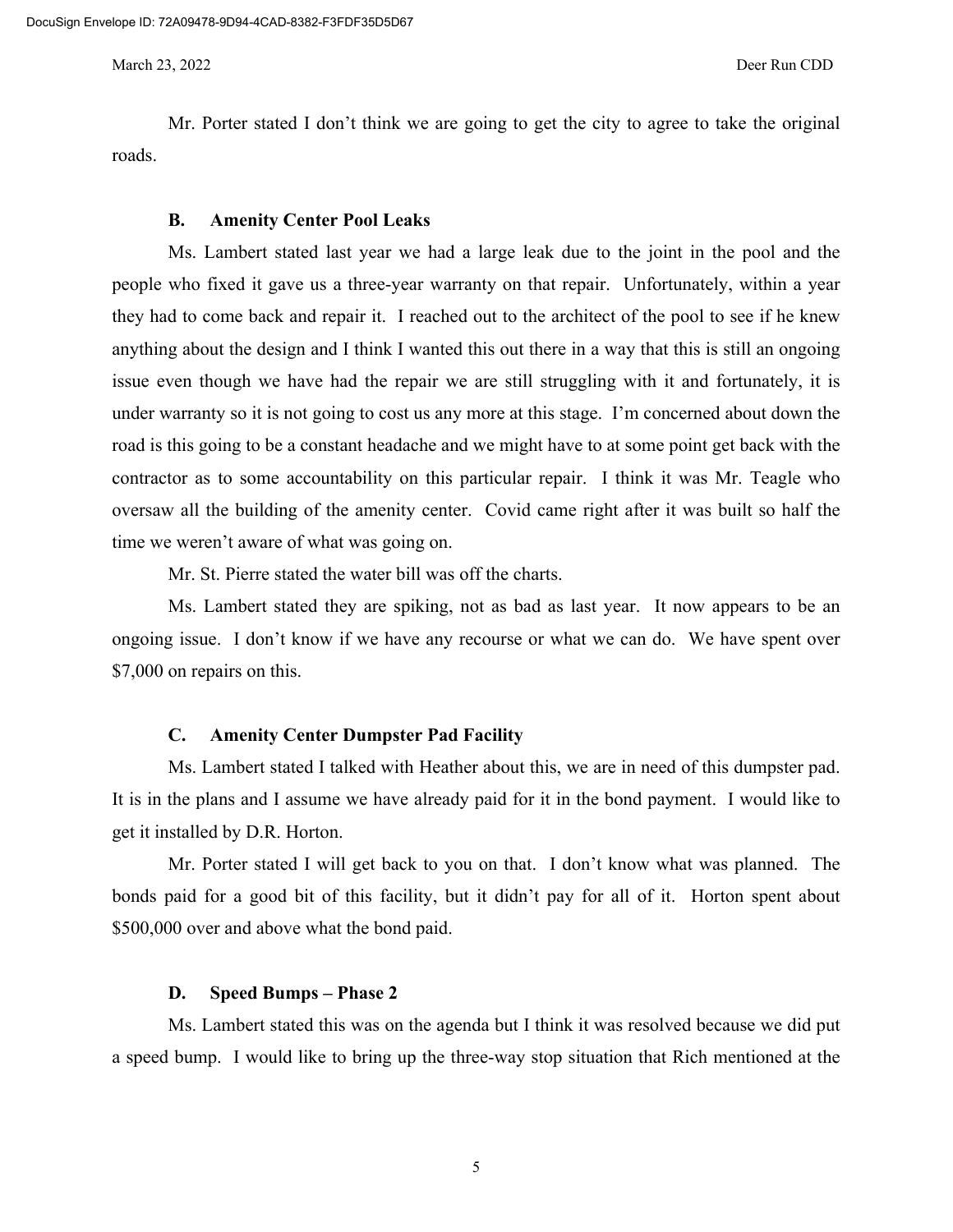beginning. The one at Fairway Court in the original section and it is a city road so that is their responsibility.

What I do want to ask is where the road is owned by the CDD at Grand Reserve Boulevard we talked before about doing a three-way stop and I wonder if we can do that without having to get approval from the City of Bunnell.

Mr. Porter stated we do not have the right to do paving, signage and markings without city approval. There are fairly involved rules as to what the Institute of Traffic Engineers recommends and if someone puts in a stop that is in violation of those rules and there is an accident then we can be found liable.

Mr. Amans stated the CDD does have to comply with county requirements or the city as long as a traffic engineer evaluates that the site needs it. As you are adding a lot of traffic and we can show that, that is a possibility. They have been added in the past but they have to comply with the regulations otherwise they can present a liability.

Mr. Porter stated rather than you talked to the city, maybe get with Peter and maybe he can write a justification memo to help the city into doing it. Peter, Gail will be in touch with you to let you know which intersections we are interested in and see what you can get us.

Mr. Amans stated we will do a quick run by a traffic engineer to see if there is potential and we will be able to tell pretty quickly if it is worth the fight or to pursue it or not.

## **E. Construction of Park on Grand Reserve Boulevard**

This item discussed earlier in the meeting.

## **FOURTH ORDER OF BUSINESS Yellowstone Proposals**

Ms. Lambert stated at the last meeting we went through quite a few Yellowstone proposals and it was left that David asked if we could get competitive quotes against them, but I don't think any have been done. We have resolved one or two and gone ahead with one or two. I think the only one that is outstanding but if we want to leave it until we do get a competitive quote, is the removal of the holly trees that are sandwiched between the pickleball fence and the residents' fence.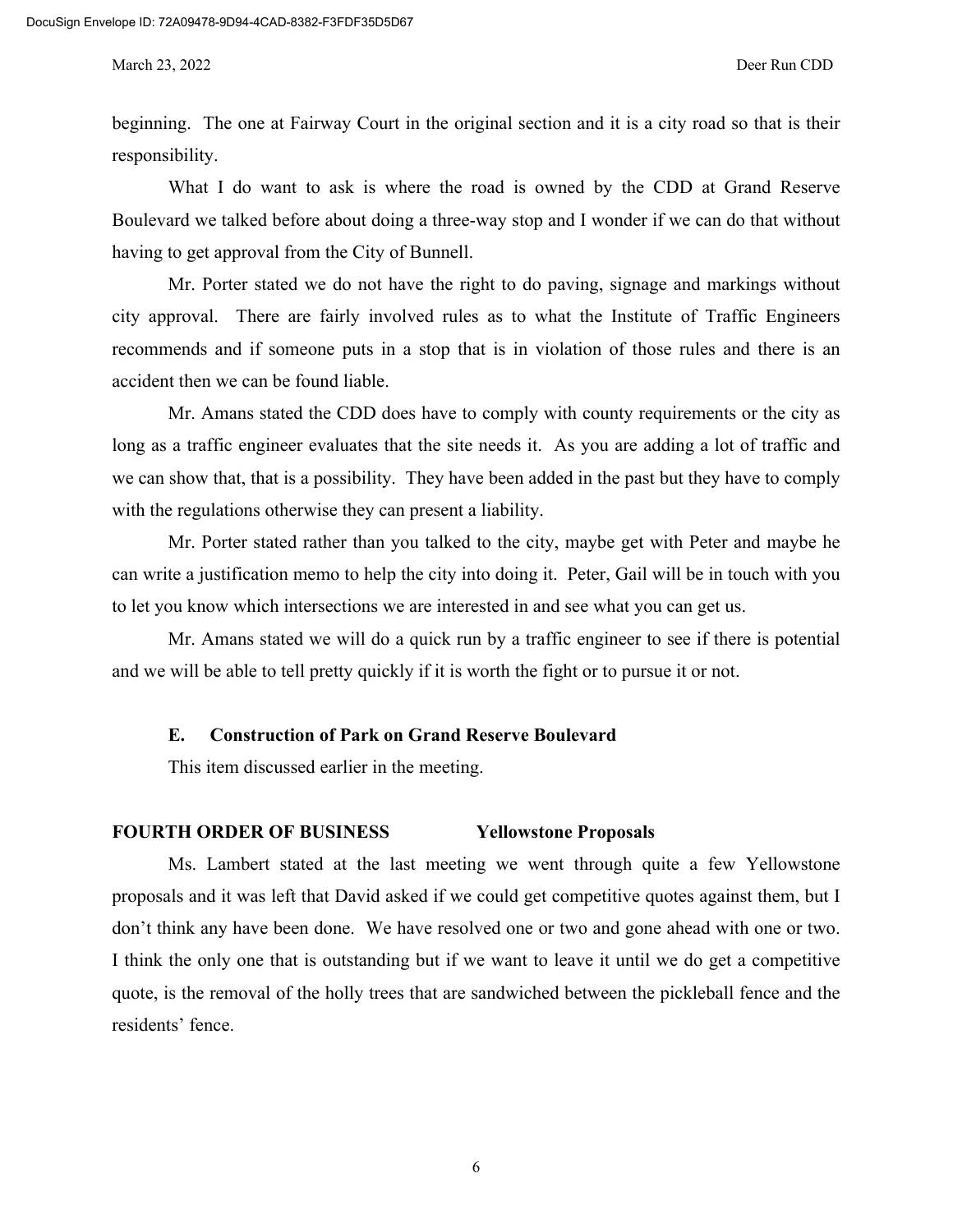Mr. Porter stated it is not a huge amount of money and it is hard to find anybody that is going to want to come in on a one-off job and give us a much better proposal. My preference would be to go ahead with it.

Mr. St. Pierre stated I still think we can do better.

Mr. Porter asked Darrin, do you want to try to get another quote?

Mr. Mossing stated we met with Supervisor Lambert before the meeting and I think we have a plan for that proposal.

# **FIFTH ORDER OF BUSINESS Ratification of Work Authorization No. 2022- 2 from Dewberry Engineers, Inc. for Stormwater Needs Analysis**

Mr. Porter stated we talked about this the last time and I wanted to get additional bids. We talked to a couple engineers, one who had done part of the design and neither were willing to give us bid. Dewberry is familiar with the project and are willing to do it for the price we talked about. I told them to proceed, which is the solution we came up with when we couldn't get a bid. This is a request that you ratify that authorization.

> On MOTION by Mr. Dearing seconded by Ms. Lambert with three in favor and Mr. St. Pierre opposed work authorization no. 2022-2 for the stormwater needs analysis in the amount of \$14,000 plus other direct costs with an estimated budget of \$1,000 was ratified.

### **SIXTH ORDER OF BUSINESS Discussion of Parking Policies**

Ms. Buchanan stated I think this is a holdover from the last meeting and I'm not sure if we have anything to proceed with, it was a follow-up to the meeting minutes.

Mr. Porter stated we talked about it and didn't come up with anything, to put a sign every 25-feet appeals to no one.

Mr. Buchanan stated I will take this out of old busines.

### **SEVENTH ORDER OF BUSINESS Staff Reports**

#### **A. Attorney**

Ms. Buchanan stated at the meeting there were requests that we put together a proposal for a flat fee. I went back and researched what the budget had been and you bounced around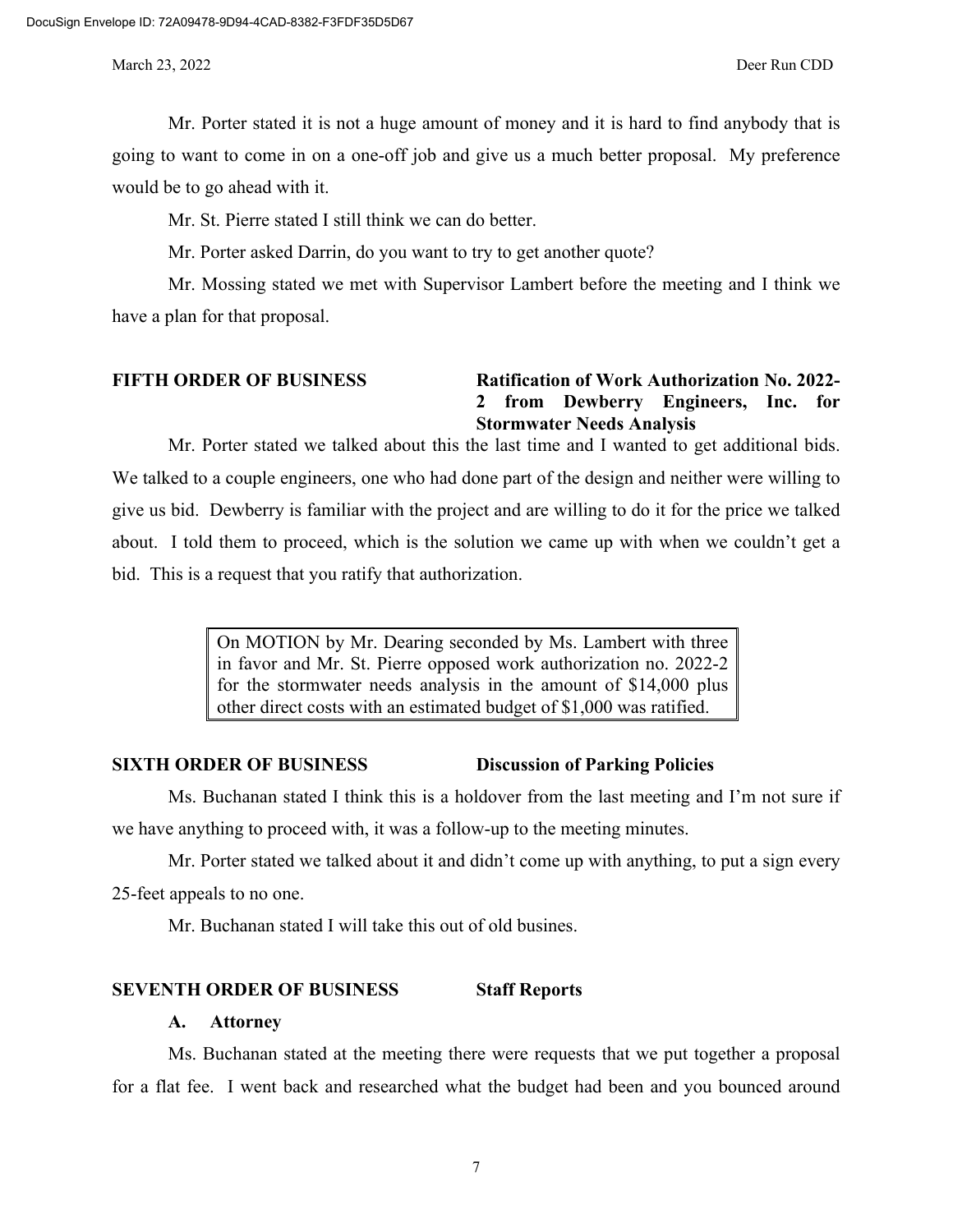between a \$20,000 budget and a \$12,000 budget for the last five years. The actuals have bounced between \$10,000, \$16,000 and \$19,000. I don't have any consistency to give you what I think might be a fair proposal. I'm hoping by the time you get to your budget meeting I will have more for this year. I want you to understand that your meeting time and some of your questions are trending upwards.

Mr. Porter stated the problem trying to get someone to give a lump sum on professional services and I have dealt with it before is almost everybody will look at it how much work is potentially there. If we get involved in something like the stormwater thing and end up needing their help or whatever, what most folks will do if it is bumping between \$10,000 and \$19,000 they will give you a flat fee of \$20,000 because they are comfortable with it then we spend that every year whether we need to spend it or not. I really think the hourly is a way better deal for us.

Mr. St. Pierre stated my biggest fear with regard to lawyer's fees is last year there was a big spike from the year before, part of that was because people were questioning more things and because they were questioning more things there was more lawyering to be done and if we had an issue now which got a little expensive my concern is that we could be \$20,000 over budget for lawyers in a heartbeat. That is part of the reason I started discussing that last time. The other thing is the City of Bunnell does have the situation I was thinking and that is why I asked Katie for a price. That would be fine for giving us a price for the next budget and moving forward that way. My concern is always cost and there was a jump last year.

Ms. Buchanan stated there was but also know that in 2019 it was \$19,000 so you went from one place to another. I'm happy to look at it further and we will talk about it more in connection with your budget. I understand your point.

### **B. Engineer**

There being none, the next item followed.

## **C. District Manager**

Mr. Mossing stated I just want to announce that at your May meeting we will be presenting the proposed budget for fiscal year 2023. The May meeting will be the start of the budget process, it is a not less than 60-day process, we have to statutorily certify your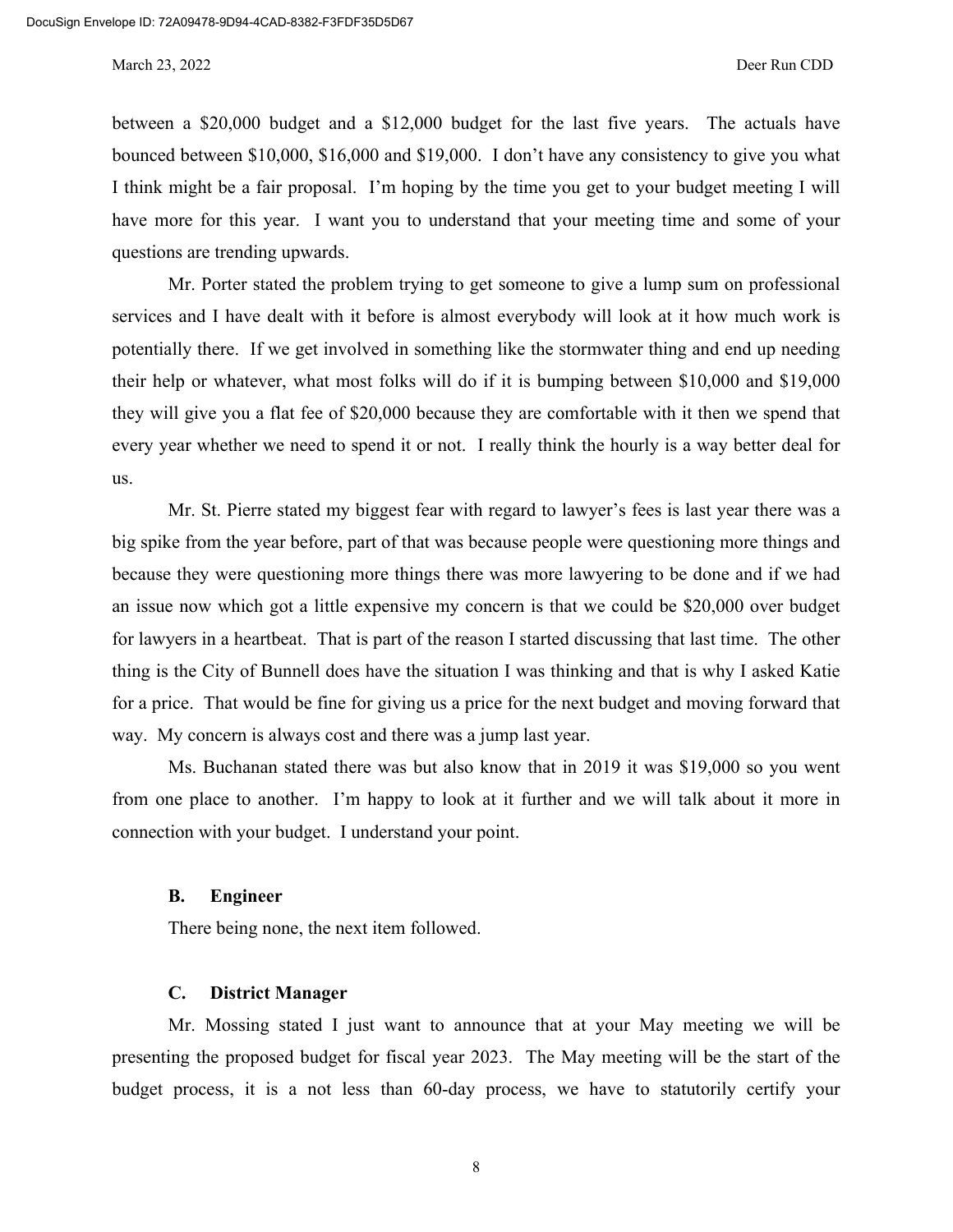assessments by September 15th. Within that timeframe we need to finalize and adopt that budget and hopefully, it does not have an increase. It is a process that the board and residents will have time to participate.

Mr. Porter stated at the May meeting Darrin will have a proposed budget, what we budgeted this year, what we actually spent and what he thinks will happen next year. Most of the items are based on existing contracts. We will approve the budget to be advertised so everybody will get a mailed notice of what the proposed budget is and you have a chance to do whatever research you want to then we will have a public hearing at which we will adopt our actual budget for next year. It will be in an amount not more than what is in the budget we approve in May. We can reduce it if we want to but once we have advertised it we cannot adopt a budget that is higher.

Ms. Buchanan stated as a point of clarification, board members, to the extent you have things you want to change in the budget you need to talk about that with GMS before May ideally so that the budget that you see in May is sort of shaped like what you want. The only time we will actually mail notices is if the budget increases. If it stays the same you won't get noticed.

### **D. Amenity Manager**

Ms. Chambliss stated when residents buy a house then rent them out, as of now they render their use of the amenity center to the renters. Unfortunately, I do have several owners that feel it is not fair, they feel they bought the house so they should still have access to the facility. I put in the report what the rules were and they were wanted to address that situation.

Mr. Porter stated as far as I'm concerned if you don't live here you shouldn't be using the amenities. Does anyone on the board feel differently?

The board members were in agreement.

Mr. Porter stated tell them we discussed it, they lose.

Ms. Buchanan stated it is one per house so if between the landlord and the renter, the landlord says you don't get to access it because I'm not giving you my card because I'm keeping it that is between them. Our policy is one set of privileges per household.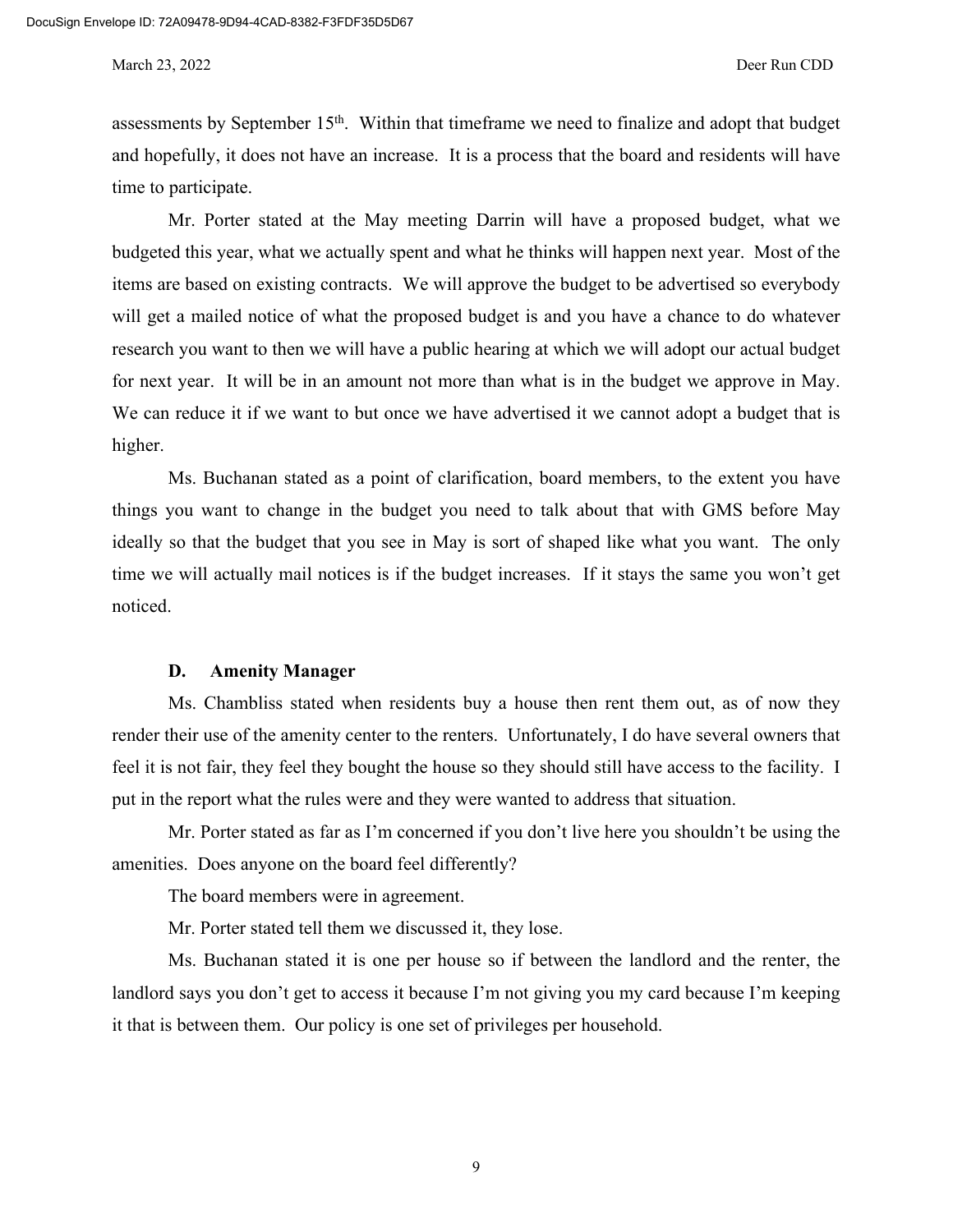Ms. Chambliss stated we did the proposal for fixing the fireplace, the parts and labor and everything plus they were going to try to add a timer so the gas is not left on and it comes to \$1,540. I wanted to see if we can get approval for that.

I had them look at the grills because that is another issue with the gas being left on and to put the timers on the grills it is going to be \$2,350.

Mr. St. Pierre stated I don't think we need timers on anything. The outside fire pit has not worked for three or four months. When it was working I never heard of an issue where the gas was left on. Putting a timer on that one is definitely a no from me. I think it is pricey for these people to do it. In talking to people in a community setting they said the timer doesn't cost very much to put on and we probably have some good intuitive people who could do it for a lot less money than \$2,350. I think the estimate is too high, I don't think it is a good time to do it, I don't think we have had a huge issue with it so far.

Mr. Porter asked what about the repairs without the timers?

Mr. St. Pierre stated the repair is fine you have to fix the firepit let's fix it. The \$645 to fix it is fine.

Mr. Porter stated if nobody disagrees go ahead and fix it and don't worry about the timers.

Ms. Chambliss stated the next item is a quote for the pressure washing to get done and Ernesto told me I could get it done and it will be done at the end of the month.

The dock needs to be pressure washed and the wood needs to be treated. I put that proposal in the package and it came to \$2,000.

Mr. St. Pierre asked which one was the one that Ernesto said to go ahead and do?

Ms. Chambliss stated that was pressure washing the whole facility, the chairs, facility, pavers, walkways around the amenity center.

Mr. St. Pierre asked was that in the budget? Do have a budgeted item for that?

Ms. Chambliss stated I believe it was already in the budget and it came under any of the other proposals that were given to me. All the other proposals from different companies came in between \$2,000 and \$4,000.

Mr. St. Pierre asked we have taken so long to fix stuff, firepit, what can we do to expedite the process of getting things fixed in this facility? What will make it easier instead of waiting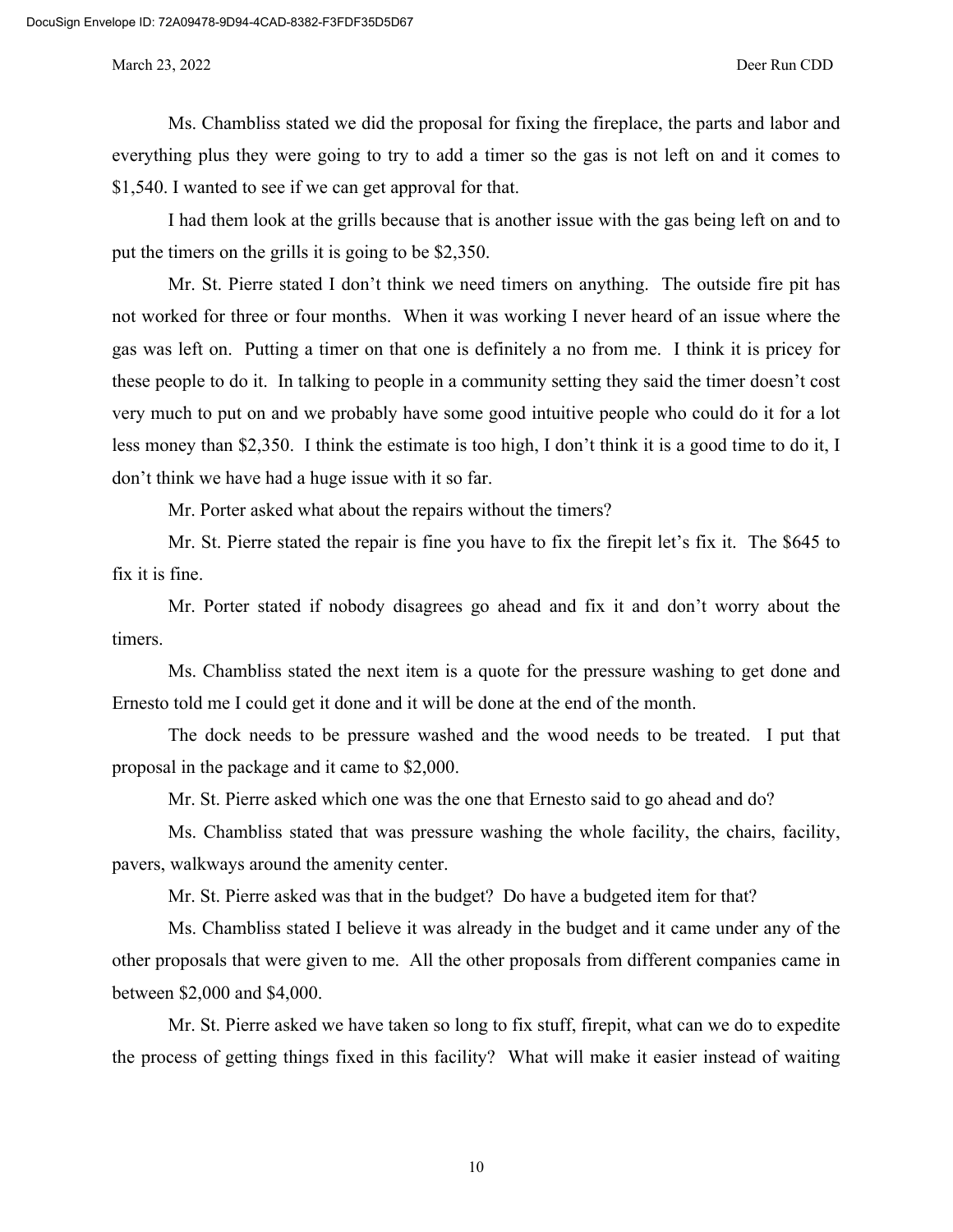three or four months to get that fixed, the fan upstairs, what do we have to do to take care of that?

Mr. Porter stated the easy answer to that is if something like the firepit comes up in most districts if it is a problem Darrin or Heather will get a proposal, typically they get one from the folks we normally deal with and if it is not outrageous I authorize it and I ask that we ratify it at the next meeting.

Mr. St. Pierre stated I hear residents complain about things that don't work in this facility and you are paying all this money per year and things are broken and we are waiting three or four months.

Mr. Porter asked are you comfortable with that if it comes up between meetings if I think it is reasonable I will authorize it and we will go do it. The only other way we can do it is wait for a meeting, discuss it and so forth.

Ms. Chambliss stated it was difficult trying to find a vendor to come out and fix the firepit. A lot of vendors don't want to work on our facility because they did not install it.

Mr. Porter stated that is typical, a little job like that is more of an annoyance for the folks.

Mr. St. Pierre asked can we budget some money for maintenance?

Mr. Porter stated we have money budgeted for maintenance, but it doesn't get down to the level of assuming that a firepit is going to rust and need to be fixed, we have just a general maintenance item. Generally, we don't have the amenity manager decide when to spend money. We have the amenity manager recommending stuff, we have the amenity manager or Darrin try to get prices but typically the chairman will make the decision or the whole board would make a decision.

Ms. Chambliss stated one of our indoor lights was flickering and I had someone come out and give me an estimate and unfortunately it has to be replaced. All the lighting around the entrances, those spotlights, they don't make them anymore. I have a price of \$68.95 and we need about seven. The ones by the fountain are coming apart and they need to be replaced.

Mr. Porter asked if you replace all of them you are talking about \$1,000 or less?

Ms. Chambliss stated I would have to count all of them but I know we need seven and I haven't gotten the labor charge yet.

Mr. Porter stated get a proposal and get with Darrin, Darrin will get with me and if it is within reason I will approve it and ask the board to ratify at the next meeting.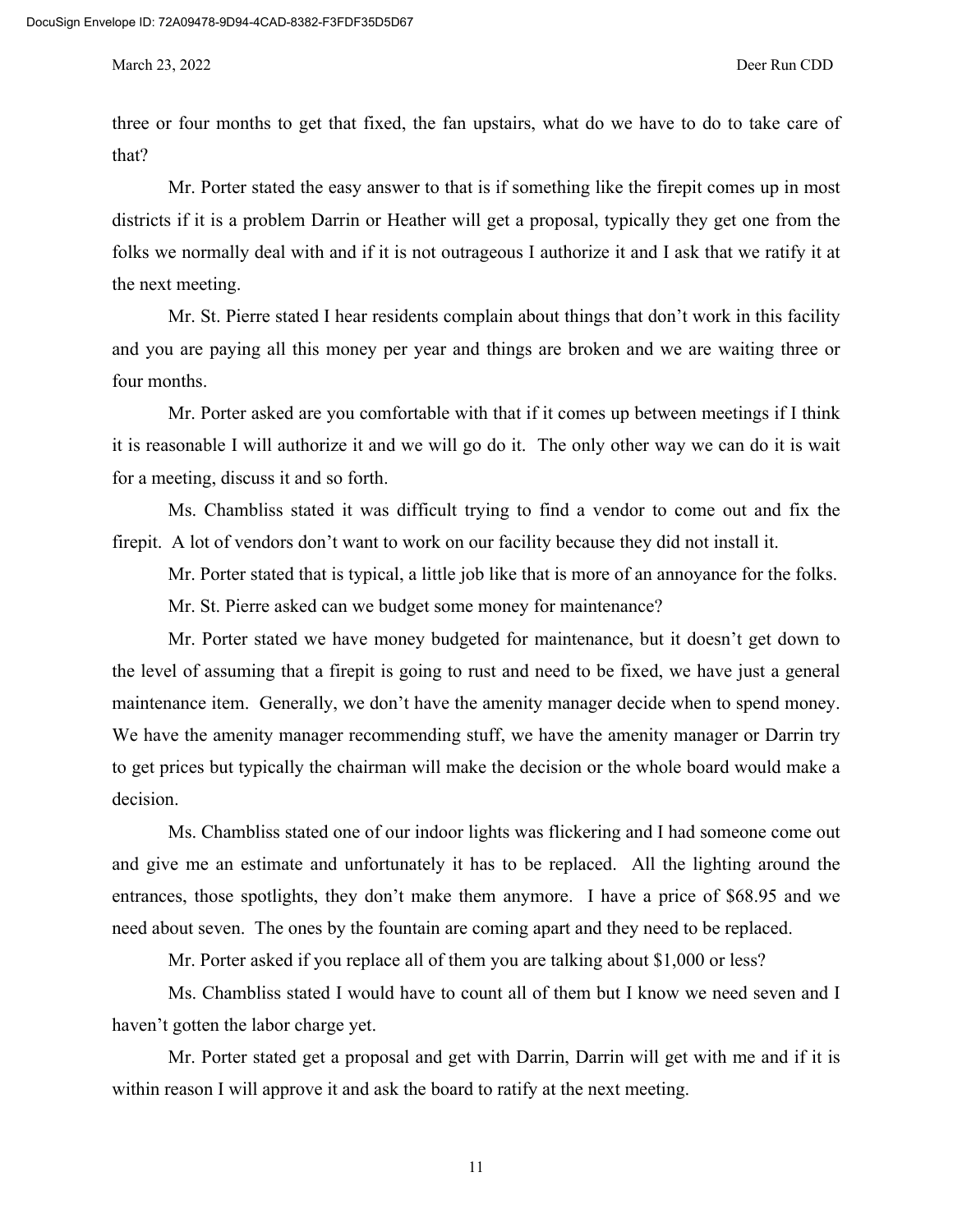Ms. Chambliss asked do you want me to get a proposal for all the lights or just the ones that are broken because they are not going to look the same.

Mr. Porter stated let's do it right. If half are broken the rest of them are not going to last long anyway.

Ms. Lambert stated I spoke to Heather about the local handyman she uses, the painting of the 100 entrance, the lights are basically stained with a big orange stain.

Mr. Porter stated I noticed that coming in today.

Ms. Lambert stated it needs a couple coats of paint.

Mr. Porter stated we will treat that the same way. Is it okay if we treat it the same?

Mr. St. Pierre asked is it below \$7,000?

Ms. Lambert stated it should be minimal.

### **EIGHTH ORDER OF BUSINESS Supervisor's Requests**

Mr. St. Pierre stated I was privy to a meeting the other night, a big concern is the traffic going towards the new section. People are very concerned about the traffic and they would like a better situation. The safety issue is off the charts right now.

The parking in front of here has improved since D.R. Horton employees have done a much better job over here.

A big concern with everybody is vendor trash, mostly on the entrance coming in from 100. Today is much improved but they are already out there picking it up. I want to make sure I keep talking about trash because this is our house and we need to take care of it.

Mr. Porter stated that is a constant problem and I will remind them again and hopefully it will get better for a while.

Mr. St. Pierre stated there is a lot of speeding with the cement trucks. I sent some emails but we need to do it again because they are not heeding our warnings.

Mr. Porter stated what happens generally when we have problems with vendors or subs that are speeding or throwing out trash or using the wrong entry there are lot of them and it is not the same driver every day for the same company. We will send out an email to everybody and remind them.

Mr. St. Pierre stated the last thing is revisiting contracts. Lots of residents have lots of issues with existing contracts. They overcharge for things so on and so forth so I put that back to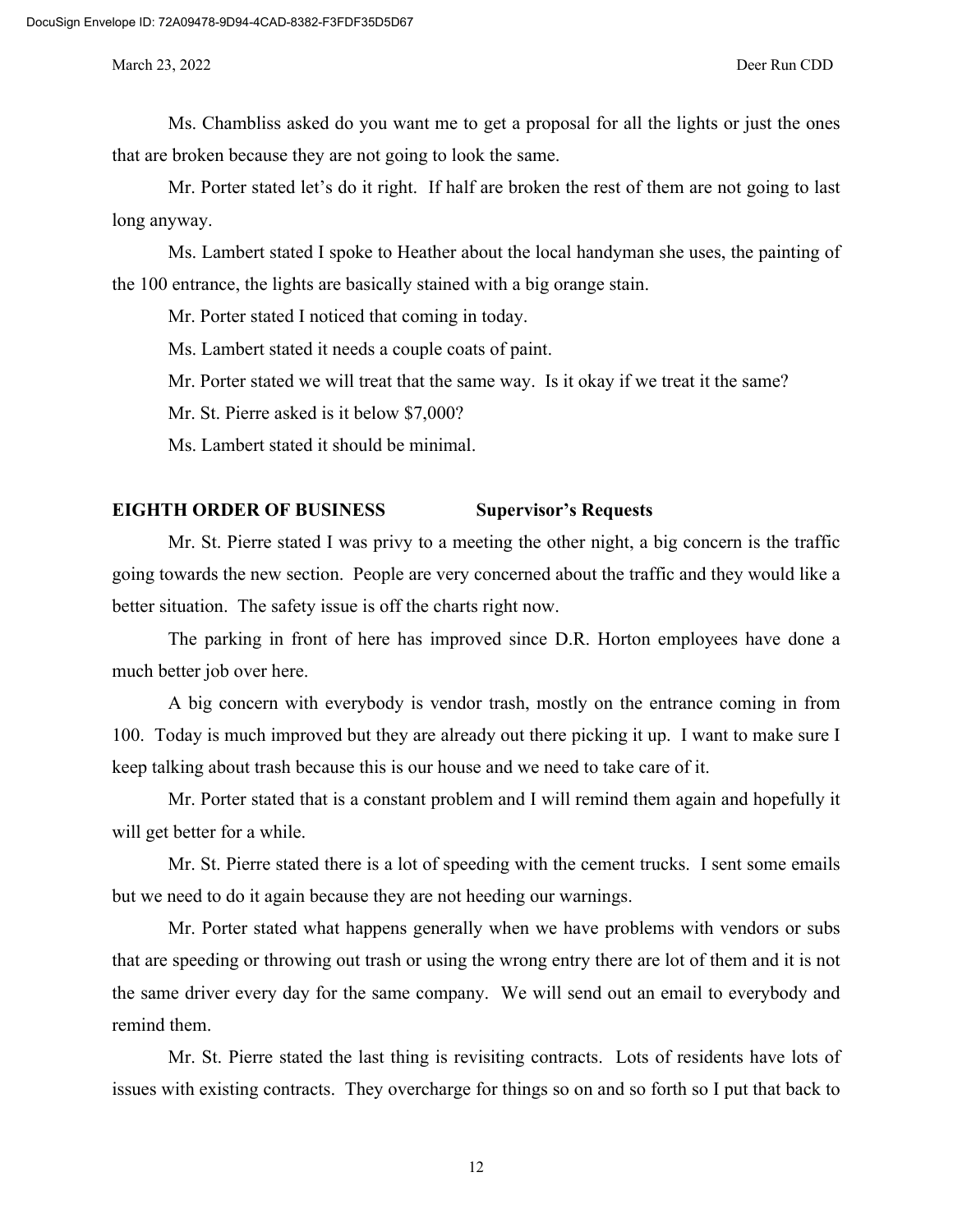you. We had this discussion last time, I did have a meeting today, I think I got my point across about what the residents are looking for, but I'm very concerned about us going forward without changing things. We need to start controlling it instead of continuing it down the road.

Mr. Porter stated we can rebid any of our contracts whenever we want. To me right now is a very bad time to be rebidding things especially like landscaping because everybody's price is going way up right now because of inflation and one of their biggest costs is fuel and right now fuel is so high I'm afraid if we rebid it Yellowstone is going to go up \$20,000 a year and so will everybody else. If you want to take the chance we can do that.

Mr. St. Pierre stated unfortunately, last time we had another bid come in, Yellowstone dropped their price.

Ms. Lambert stated that is incorrect. The budget said \$131,000 and that is what we gave them but that was a budget for all the extras as well, which wasn't made clear. It wasn't a bid it was an unsolicited proposal from Corey Enterprises and their price came in just under but that didn't include the extras. Yellowstone didn't lower their prices.

There are a couple things on the balance sheet and I want to know where we are with irrigation because unfortunately after spending so much money on the pumps and everything it all got taken out with lightning last week. I believe we have to replace the two pumps and I believe we put in an insurance claim in for it. Apparently, there are only 3 in the U.S.

Mr. Porter stated I had asked Darrin to try to get us some more bids and they are trying to find someone else to provide the pumps. Again, this is going to be one of those he either finds somebody or he won't. Within the next week I'm going to order pumps from somebody and I will bring it back for ratification and they are very expensive.

Mr. St. Pierre asked will that be covered under insurance?

Mr. Porter stated we filed for insurance and hopefully it will cover the majority.

A resident stated at one point you discussed having something to protect the pumps. What happened with that?

Mr. Porter stated Darrin will add it to his list. It doesn't have to be fancy but we need to protect them.

Ms. Lambert stated I have a few questions on the balance sheet. The electric under field expenses monthly cost in 2020 was just over \$2,600 and this year it is \$6,300. Do we know why that is? I guess it is the streetlights but we haven't had any more put in.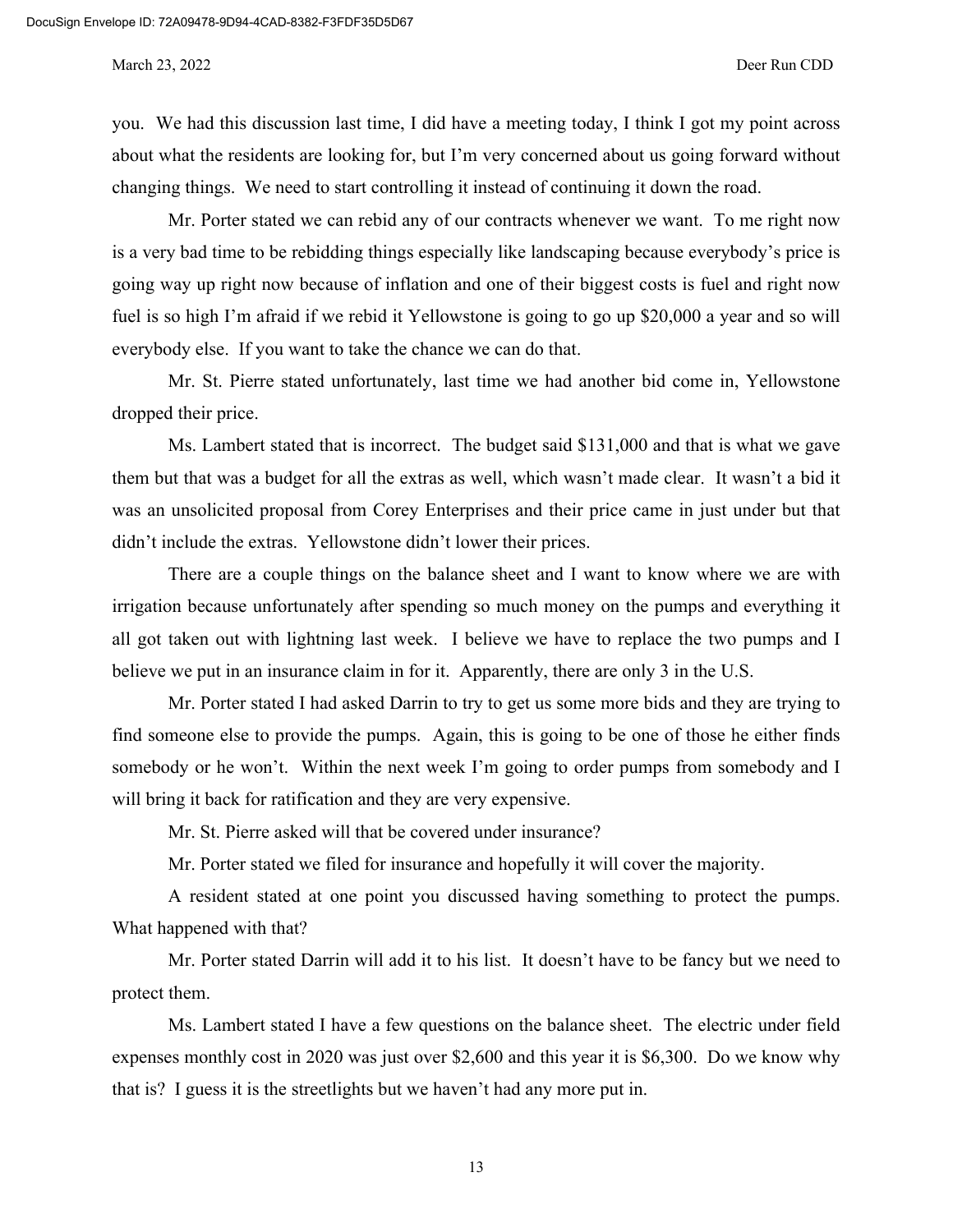Mr. Mossing stated I will get back with you on that.

Ms. Lambert stated the pool maintenance in February our monthly cost was just under \$4,000 and over \$3,000 budget.

Ms. Chambliss stated I would have to look into it. We haven't had any repairs except for the one that was free.

Mr. Porter stated we will look into that. Chemicals have gone up dramatically in cost.

Ms. Chambliss stated we have a contract and even when they come out and work on the controls that is included in that \$800.

Mr. Porter stated we will report back at the next meeting.

Mr. Lambert stated we have been charged for a site manager that we have not had for 3 months and I want to get with Darrin afterwards.

## **NINTH ORDER OF BUSINESS Public Comments**

This item taken later in the meeting.

#### **TENTH ORDER OF BUSINESS Approval of Consent Agenda**

- **A. Approval of the Minutes of the February 23, 2022 Meeting**
- **B. Balance Sheet as of February 28, 2022 and Statement of Revenues and Expenses for the Period Ending February 28, 2022**
- **C. Assessment Receipt Schedule**
- **D. Approval of Check Register**

On MOTION by Mr. Dearing seconded by Ms. Lambert with all in favor the consent agenda items were approved.

**ELEVENTH ORDER OF BUSINESS Next Scheduled Meeting – 05/25/22 at 6:00 p.m. at the Island Club**

Mr. Porter stated our next meeting is May 25, 2022 at 6:00 p.m.

## **Public Comments**

A resident asked what areas do the irrigation pumps cover?

Mr. Porter stated all the irrigation in the neighborhood.

A resident stated I was wondering why ours wasn't coming on.

Mr. Porter stated we are trying to get another bid then we will get them replaced.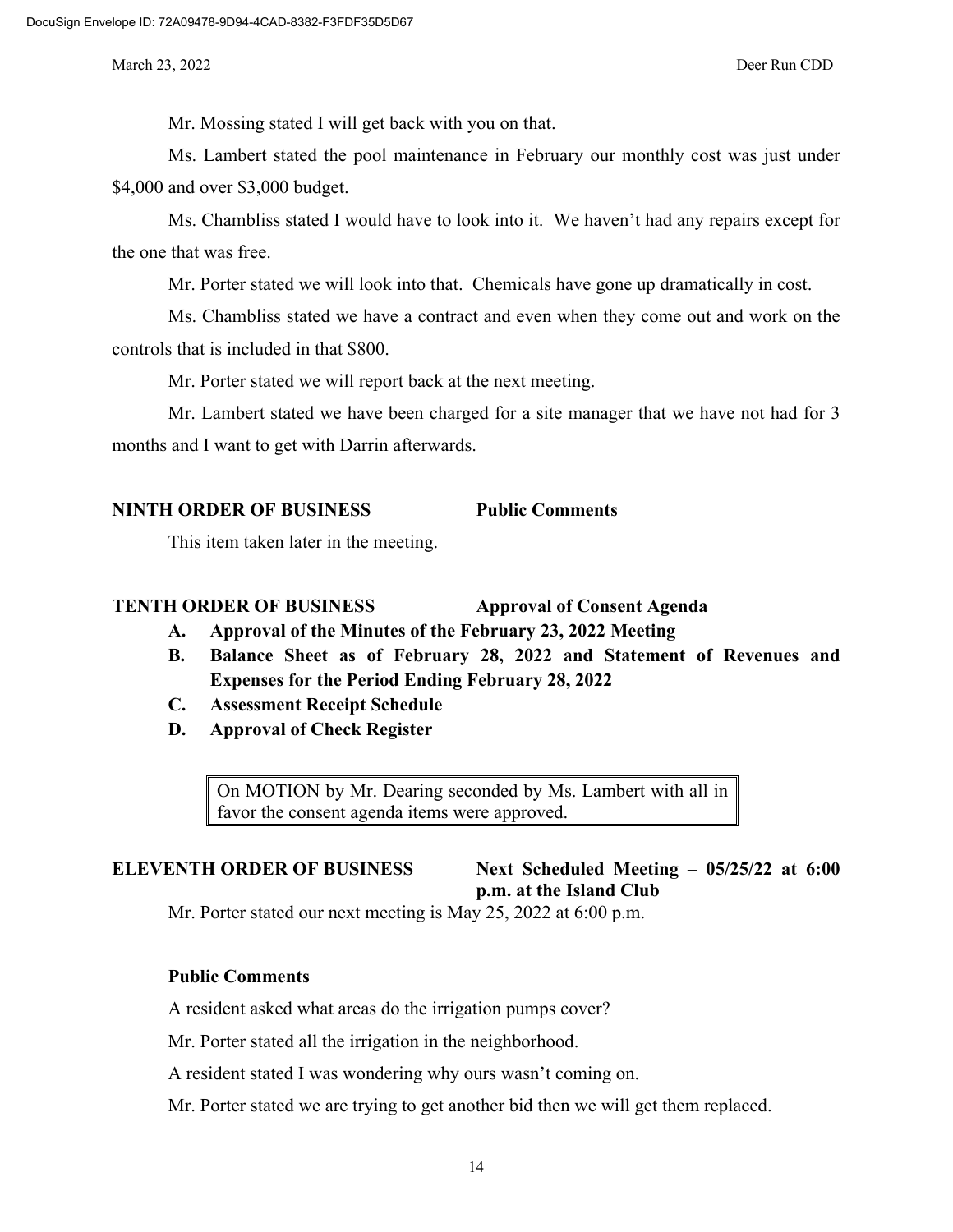A resident stated I was in the electrical repair business and these pumps are hit by lightning, it is the electric motor. Those motors are of the size that it is practical to repair them. The landscape people are not the ones to get prices from. I would be happy to get names of suppliers that will be happy to come out and give you a price to repair those motors.

Mr. Porter stated if you have the time and are willing to do it, I would love for you to get with Darrin and we will let you manage that process.

A resident stated Gail mentioned the entrance sign and I agree it looks pretty ratty. The three-way stop signs I'm not in favor of those, I don't know how it was decided that we go with those. My experience with them is that people will speed between the stop signs and the speed hump, people who live near the top signs are going to hear people accelerate and stopping and starting and stopping. It is not going to slow people down it is going to make people rush through it.

Also we were talking about reducing expenses and I heard someone agree with Peter that we are going to hire the engineering time to help out with this. Was it decided that was what we were going to do and who decided it?

Mr. Porter stated the board decided it. I don't mind slowing for speed bumps or stopping at stop signs. I try to respect the speed in neighborhoods where we are selling homes. Not everybody does and we have people worried about how fast people are going.

A resident stated those stop signs are not going to stop people from speeding.

Mr. Porter stated the whole process was essentially the consensus of the folks who were here felt like having three-way stop signs was better than not having them.

Ms. Lambert stated I have had several emails from residents complaining about the speeding and near accidents. We were trying to do traffic calming measures and we were not hiring the engineer, but it was to get his advice because I had been discussing it with the City of Bunnell.

Mr. Porter stated when we ask Peter to do something, he is charging us by the hour. Maybe we should hire Peter and his traffic engineer for a few hours work to tell us whether they are appropriate or not and leave it on an engineering basis rather than we like them or we don't.

Mr. Amans stated stop signs are not allowed to be used to reduce speeding. That is not allowed so if that is the reason why it is being considered I can tell you right now the answer is we cannot use that for speeding.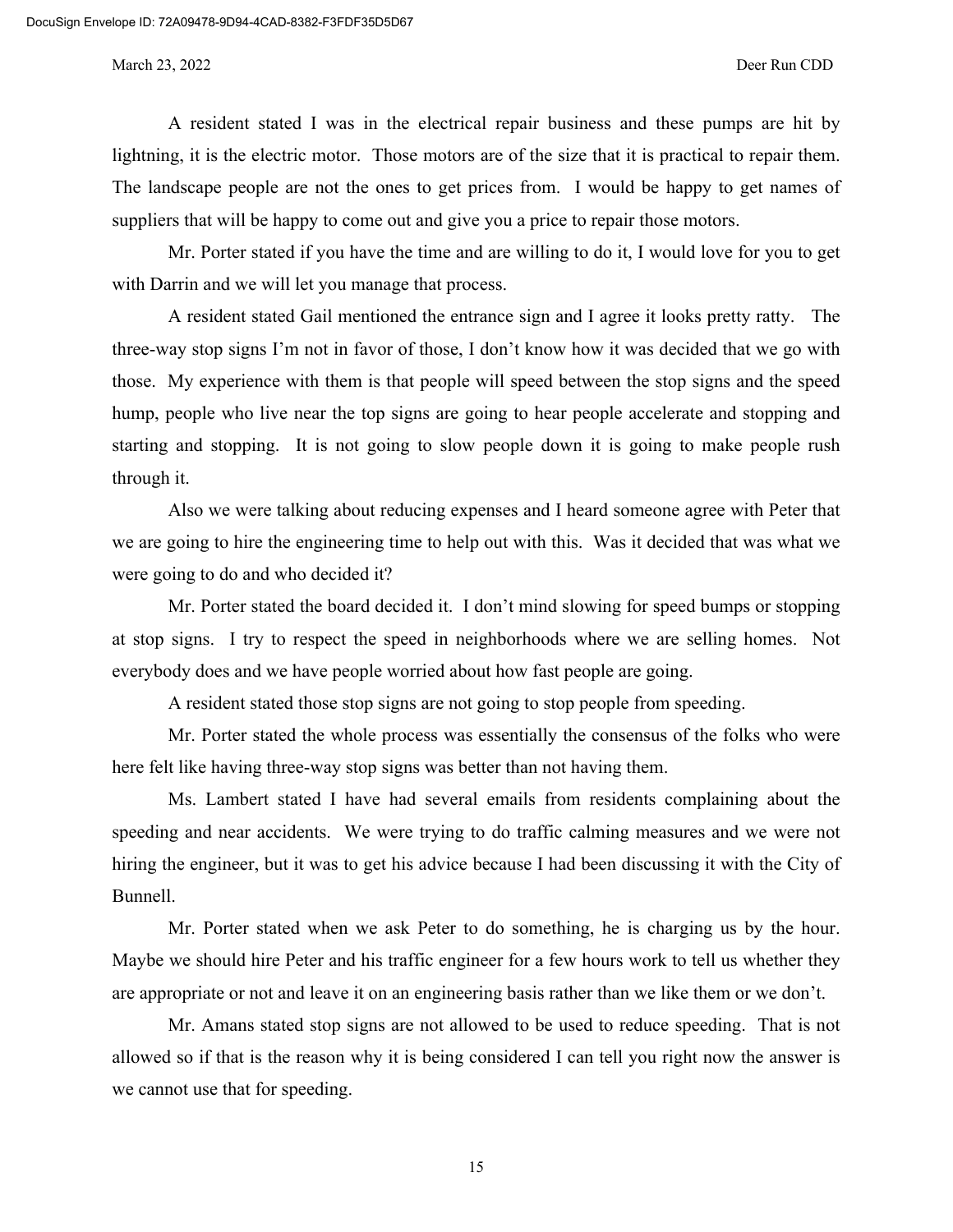Mr. Porter stated I don't' think it is so much speeding. The entrance coming in from 100 to me is a little dangerous because people coming in on 100 don't stop and it is a T intersection and the people coming through some stop some don't stop. Talk to your traffic engineer and get us a recommendation. We will talk about it at the next meeting.

A resident stated I have seen a couple of near misses of accidents and talked to the police department and they are going to send more police officers to the area. I'm getting a meeting with the police chief to discuss the problems we are having. Everyone says we are having construction done but it is not the construction it is the people that are speeding. If we are talking about stop signs we need to lean on the town because they are responsible for ticketing people when they break the law.

Mr. Porter stated D.R. Horton is not calling the police, but I'm delighted to have anyone here call the police. Our experience has been when people have called the police in Bunnell they have been very responsive.

A resident stated anyone here can take pictures of speeders, cement trucks, D.R. Horton people who are constantly speeding and send them to the police.

A resident asked are you incurring a lot of insurance increases in the budget for next year?

Ms. Buchanan stated that is dependent on the legislation.

Mr. Porter stated unfortunately there are only about two carriers in the state that are willing to write insurance for community development districts.

A resident stated the sign coming in off of 100, supposedly it is nature and conservation homesite area. All the trees are gone now and in the Links you don't see any.

Mr. Porter stated we have not cleared any conservation areas. There are a lot of conservation areas. We have done a lot of clearing but it has all been in accordance with permits.

Mr. St. Pierre stated one more thing I forgot to mention there was a consensus to move the CDD meetings from 3 p.m. to 6:30 or 7 so that all our residents can make the meeting. It is a nice turnout today but people have been asking for us to move our meetings until at least at 6:00 p.m.

Mr. Porter stated our next meeting is scheduled for 6:00 p.m. In my experience the people who care generally show up whether it is 1 p.m. or 3 p.m. or 6 p.m. We will see, maybe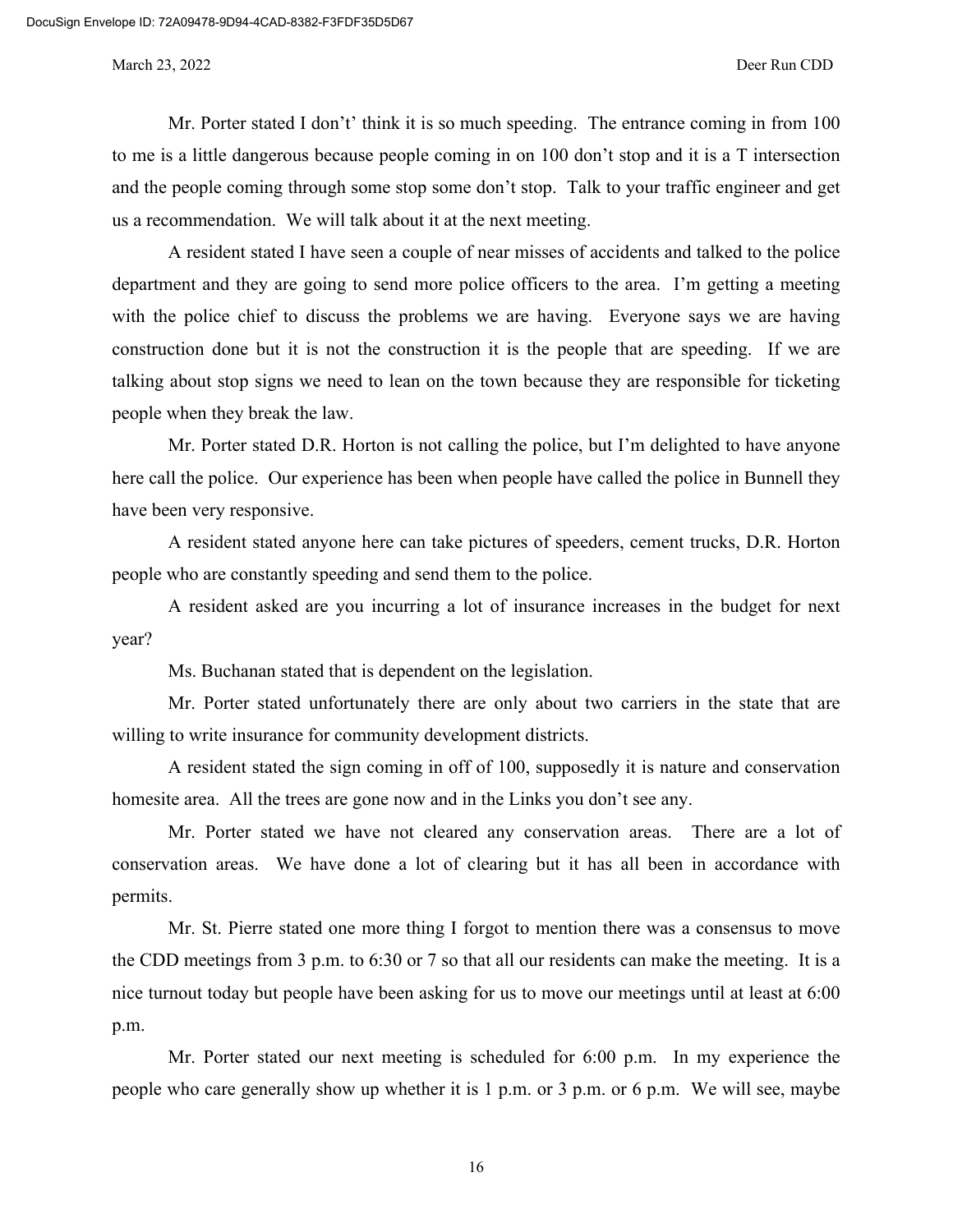we will have twice as many people next time, but we can set the meeting time wherever we want to. Holding meetings later in the day cost us money because we pay folks hourly. We try to set it so that our engineers, management or attorneys can have two or three different CDD meetings when they are in the area because that saves us travel time and that kind of thing.

A resident asked is the pool clean, did we change companies, is the tile fixed now?

Ms. Chambliss stated they have been working on it. They have been scrubbing it with scrub brushes, it looks clean but I haven't been in the pool. I will look at it and see how well they are doing.

A resident stated you should set up a committee of citizens to look into the traffic and stuff and find out what the actual information is and who can do what for us in the city. Should we do that rather than have several people running around several different times gathering information several times?

Mr. Porter stated we can have an informal committee investigate and report back to the board. If you are willing to take that on and you have some folks who will join you it is a great idea. Gail has been a godsend to this group because she has gotten very involved and taken the time to look into all of this stuff and not everybody has the time to do it or the tenacity.

Ms. Lambert stated if David is involved I can't be involved because of the sunshine law.

Ms. Buchanan stated you can have either or and the second thing is that if you have an official committee that the board intends to take recommendations from that becomes something else. You have to pay to advertise in the newspaper because it is a public meeting. If you just have an informal group of citizens gathering and the board hasn't asked you to do anything you may report back during audience comments, that is not required to be advertised.

Mr. Porter stated Gail brought up something that is important. We are a unit of local government, we are covered by the government in the sunshine act, which mean none of us can speak to any other board member outside of public meetings about anything that may come before the board. If Gail has an idea she doesn't get to tell me until the next time we have a meeting.

A resident stated you said you were going to send an email about trucks coming in the wrong entrance.

Mr. Porter stated I don't do it, I talk to our purchasing manager and he will send an email to all the subs and vendors that work here and remind them to be careful about speeding,